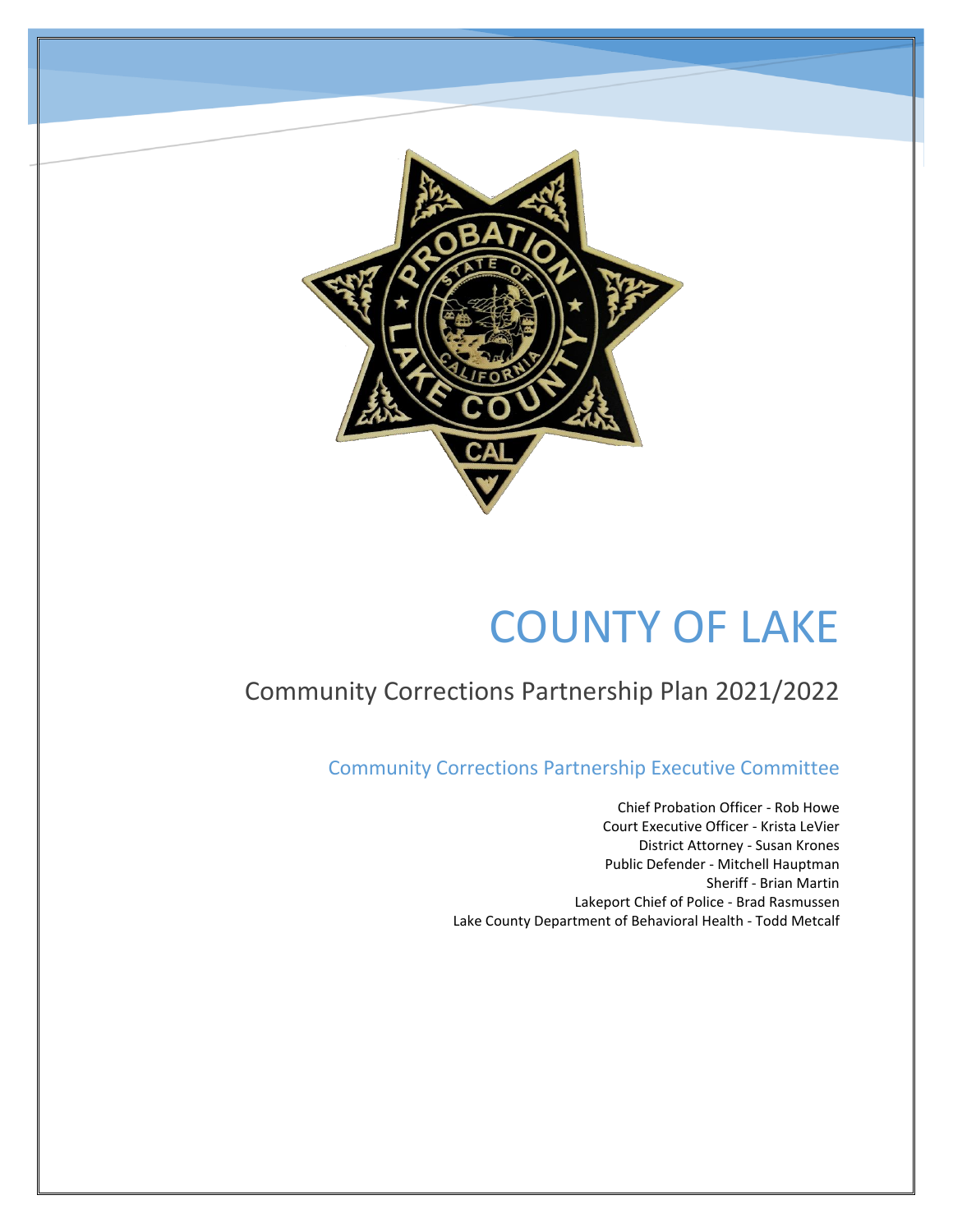# **Table of Contents**

| Lake County Department of Behavioral Health request for AB 109 funding 17 |  |
|---------------------------------------------------------------------------|--|
|                                                                           |  |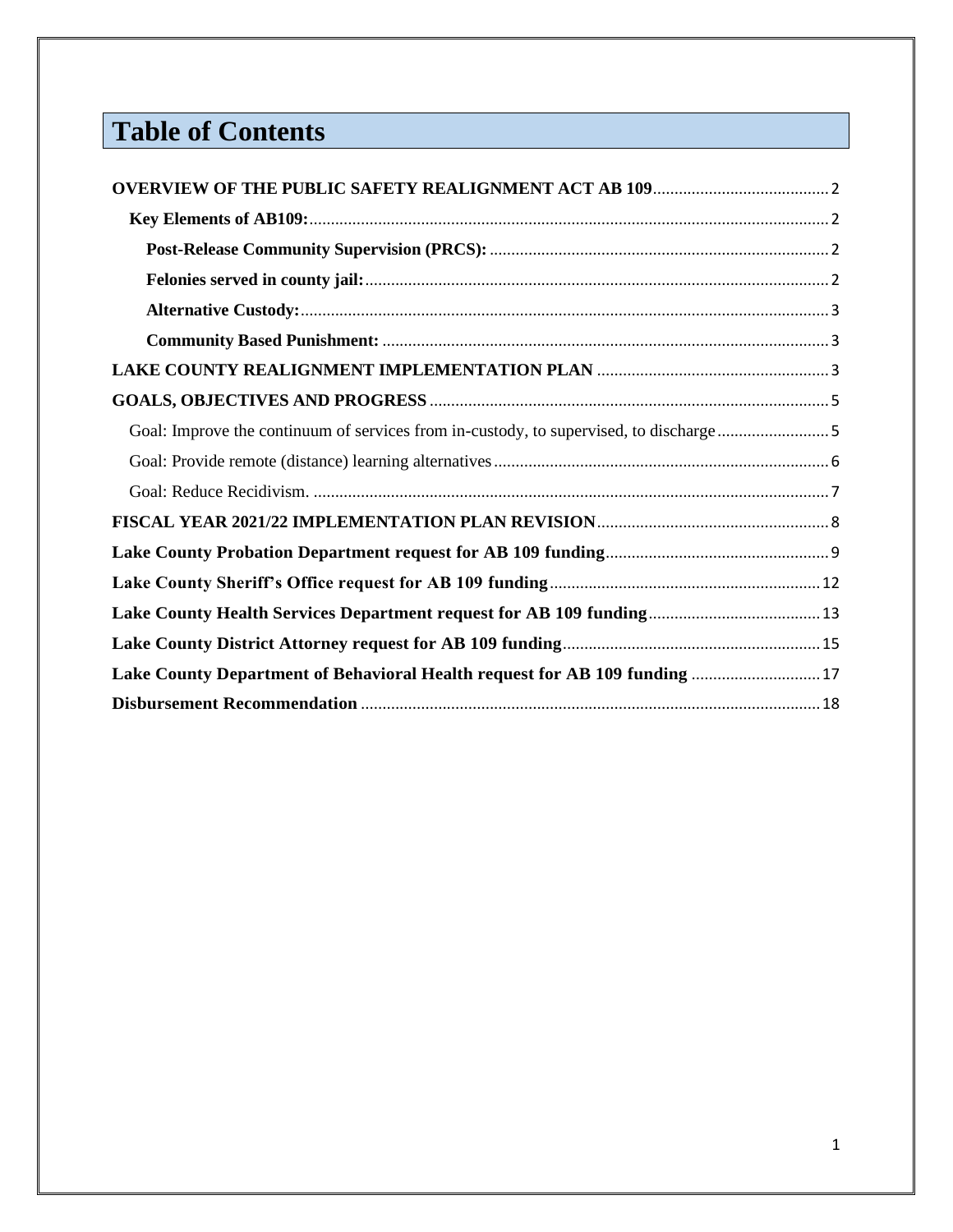#### <span id="page-2-0"></span>**OVERVIEW OF THE PUBLIC SAFETY REALIGNMENT ACT AB 109**

In an effort to address overcrowding in California's prisons and assist in alleviating the state's financial crisis, the Public Safety Realignment Act (Assembly Bill 109) was signed into law on April 4, 2011. AB 109 transferred responsibility for supervising specified lower level inmates and parolees from the California Department of Corrections (CDCR) to counties. Implementation of the Public Safety Realignment Act began on October 1, 2011.

Section 1230.1 of the California Penal Code was amended to read "Each county local Community Corrections Partnership (CCP), established pursuant to subdivision (b) of Section 1230, shall recommend a local plan to the County Board of Supervisors for the implementation of the 2011 public safety realignment. The plan shall be voted on by an executive committee of each county's Community Corrections Partnership consisting of the Chief Probation Officer of the county as chair, a Chief of Police, the Sheriff, the District Attorney, the Public Defender, presiding Judge or his or her designee, and the department representative listed in either section 1230 (b) (2) (G), 1230 (b) (2) (H), or 1230 (b) (2) (J) as designated by the county board of supervisors for purposes related to the development and presentation of the plan. The plan shall be deemed accepted by the County Board of Supervisors unless rejected by a vote of 4/5ths in which case the plan goes back to the Community Corrections Partnership for further consideration.

Consistent with local needs and resources, the plan may include recommendations to maximize the effective investment of criminal justice resources in evidence-based correctional sanctions and programs, including, but not limited to, day reporting centers, drug courts, residential multiservice centers, mental health treatment programs, electronic and GPS monitoring programs, victim restitution programs, counseling programs, community service programs, educational programs, and work training programs."

#### <span id="page-2-1"></span>**Key Elements of AB109:**

#### <span id="page-2-2"></span>**Post-Release Community Supervision (PRCS):**

The PRCS population, released from prison to community supervision, is the responsibility of the probation department and is inclusive of non-violent, non-serious, non-sex offenders (register-able offenses pursuant to Penal Code Section 290). Offenders released from state prison after October 1, 2011, after serving a sentence for an eligible offense, shall be subject to, for a period not to exceed 3 years, post-release community supervision. PRCS and state parole revocations will be served in the county jail with the maximum revocation being reduced from one year to 180 days. The local Courts will hear revocations of PRCS while the Board of Parole Hearings will conduct parole hearings on current state prison parolees in jail.

#### <span id="page-2-3"></span>**Felonies served in county jail:**

AB 109 revised the definition of felonies to be served in county jails to include certain crimes that are punishable in jail for 16 months, 2 years, or 3 years. Crimes designated as serious, violent, and sex offenses, as well as 60 other felonies designated by the legislature, were excluded and those sentences will continue to be served in state prison. AB 109 also changed how credits for good time and work time were calculated, from one day of good time and work time for every six days in jail (1/3 time off), to one day of good time and one day of work time for every four days served (1/2 time off). This was changed to help mitigate, to some degree, the impact of longer sentences being served in the county jail.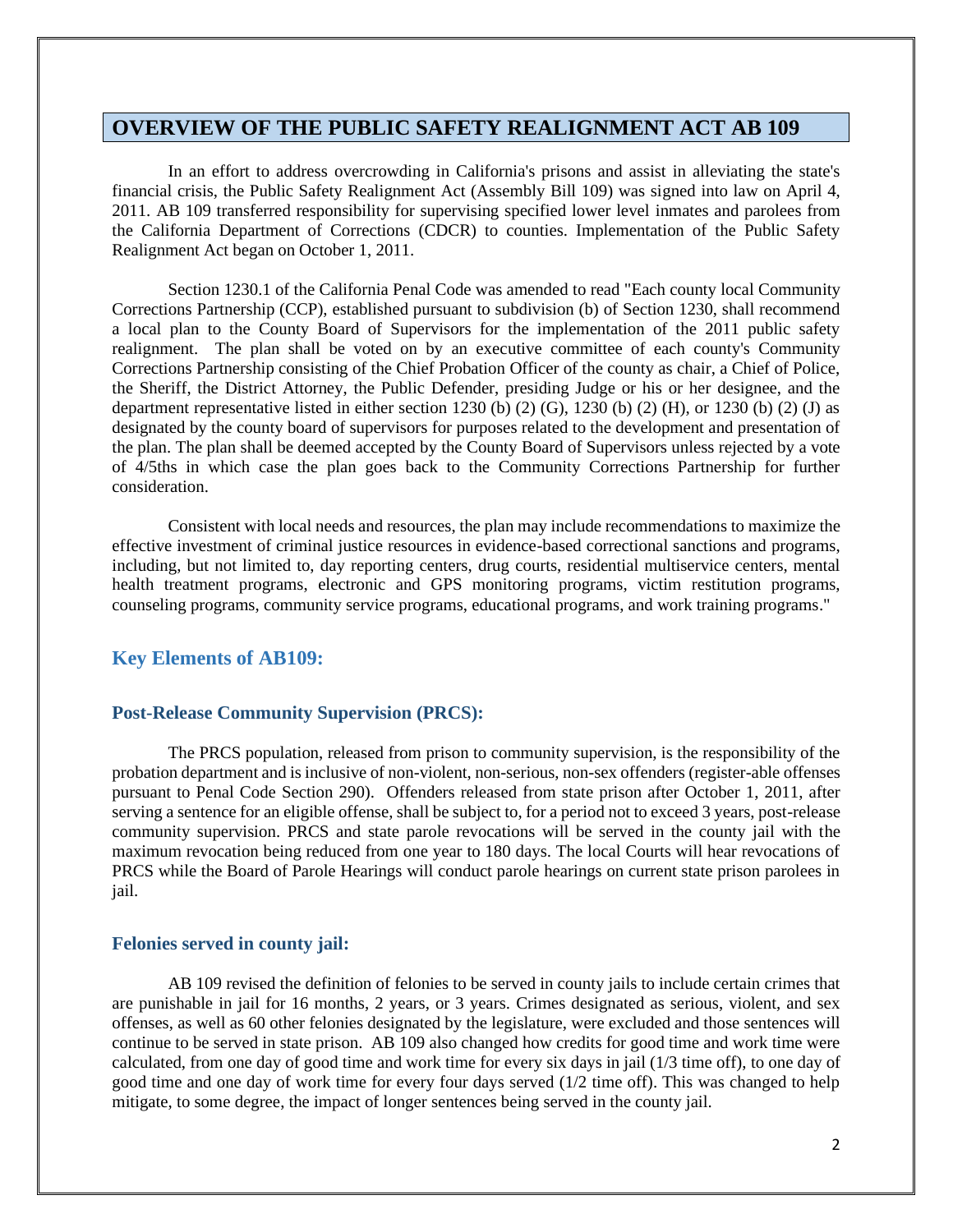#### <span id="page-3-0"></span>**Alternative Custody:**

Penal Code Section 1203.018 authorized electronic monitoring for inmates being held in jail in lieu of bail. Eligible inmates must first be held in custody for 60 days post-arraignment for felony charges, or 30 days for those charged with misdemeanor offenses.

#### <span id="page-3-1"></span>**Community Based Punishment:**

AB 109 authorized counties to use a range of community based punishment and intermediate sanctions other than jail incarceration alone or traditional routine probation supervision.

#### <span id="page-3-2"></span>**LAKE COUNTY REALIGNMENT IMPLEMENTATION PLAN**

Public Safety Realignment (AB109 and AB117) mandated significant changes with respect to how adult offenders are handled by various criminal justice agencies. The Lake County Community Corrections Partnership (CCP) Executive Committee viewed these mandates as both a challenge and an opportunity. Impacts to the courts, probation, jail facilities, district attorney, public defender and community-based organizations seemed obvious at first glance. However, further analysis revealed that the specific impact on each entity was, to a great extent, unknown.

The CCP Executive Committee acknowledged Lake County's inability to provide a comprehensive continuum of services that had a foundation of evidence-based practices. Budget limitations and staffing issues made this a difficult, if not impossible, task for many years. Funding provided to Lake County by realignment legislation gave us the opportunity to make significant strides in correcting this deficiency.

The CCP Executive Committee took the necessary steps to implement programs, policies and procedures and training to reduce recidivism. Implementing evidence-based practices was determined to be the best first step for Lake County. The CCP Executive Committee supported the plan to contract with BI Incorporated. The services that were provided by BI Incorporated included:

- Assessments
- Behavior change plans
- Individual cognitive behavior therapy group cognitive behavior therapy referrals to local community services
- Discharge planning and aftercare
- Computer-based cognitive behavioral therapy
- Employment and education services substance abuse treatment
- Alcohol and drug testing in person daily reporting electronic monitoring anger management
- Life skills training
- Family and parenting skills
- Community connections

In 2015, the CCP Executive Committee, with approval of the Board of Supervisors, decided to terminate the contract with BI Incorporated as it was believed services could be provided by the Lake County Probation Department at a lower cost. In July of 2015, the county run Day Reporting Center was opened in the AWP (Alternative Work Program) building located on Hill Road in Lakeport near the county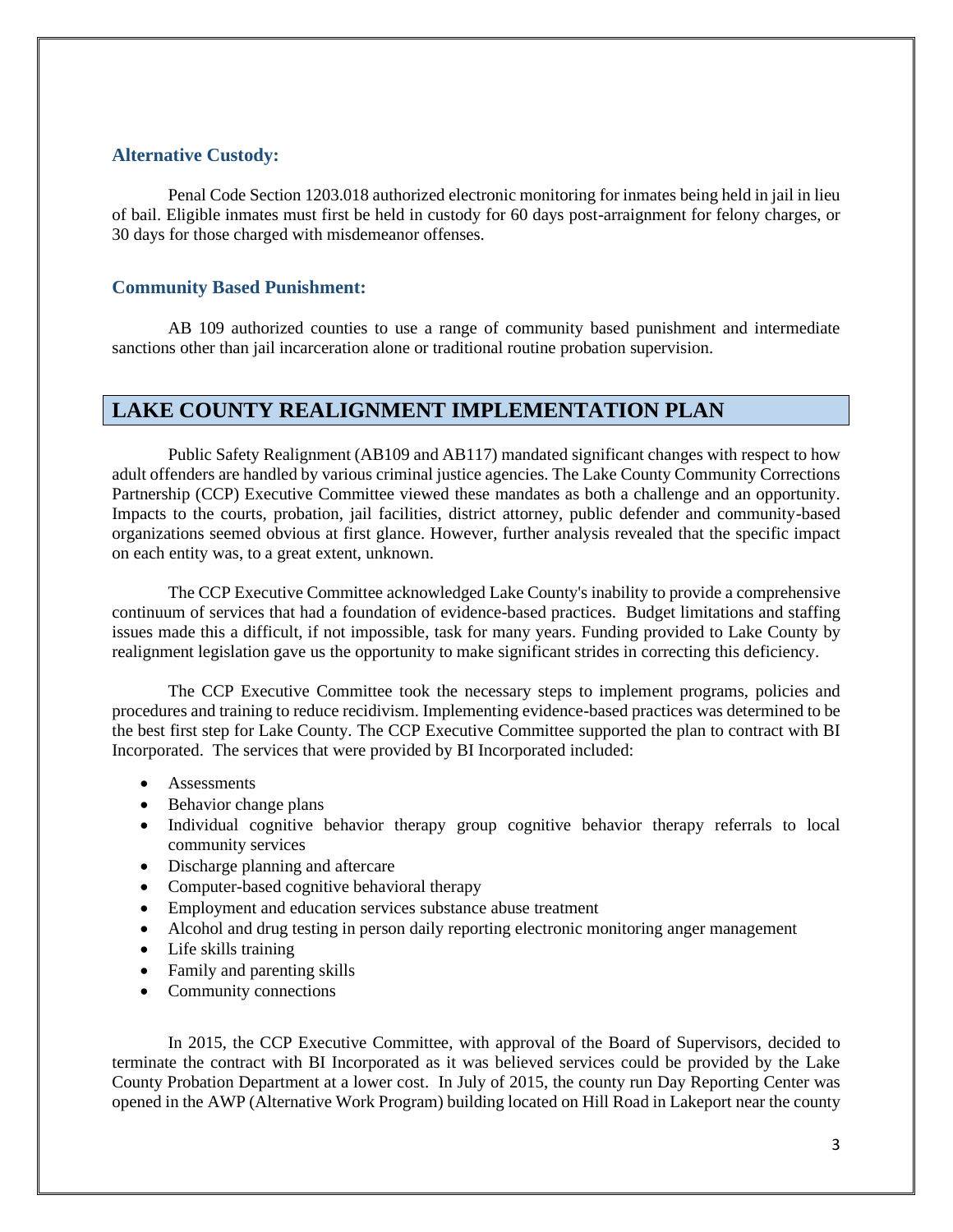jail. By providing county owned space, the cost of the contract was reduced by \$8,000 per month. In 2016, the DRC was moved into the former juvenile hall at 1111 Whalen Way, Lakeport, California. The services that were provided included:

- **Assessments**
- Behavior change plans
- Individual cognitive behavior therapy group and behavior therapy referrals to local community services
- Life skills training
- Family and parenting skills
- Community connections
- Computer-based cognitive behavioral therapy
- Employment and education services substance abuse treatment
- Alcohol and drug testing in person daily reporting electronic monitoring anger management

In 2020/2021, the Covid 19 pandemic created new challenges in providing services. The DRC location on Whalen Way was closed and programing was moved to on-line classes via Zoom. Participants receive assistance in obtaining necessary equipment to attend programing when necessary. A space for participants has also been designated with computers and equipment at the Lake County Probation main office.

The Clearlake Probation office closed in March of 2021. Currently probation utilizes Lake County Behavioral Heath Peer Support Centers located in Clearlake Oaks and Clearlake or will meet at the offender's home to provide services to the fifty-seven percent of the PRCS population. The remaining forty-three percent reside in other areas of the county or state and can meet at the Lakeport Probation office.

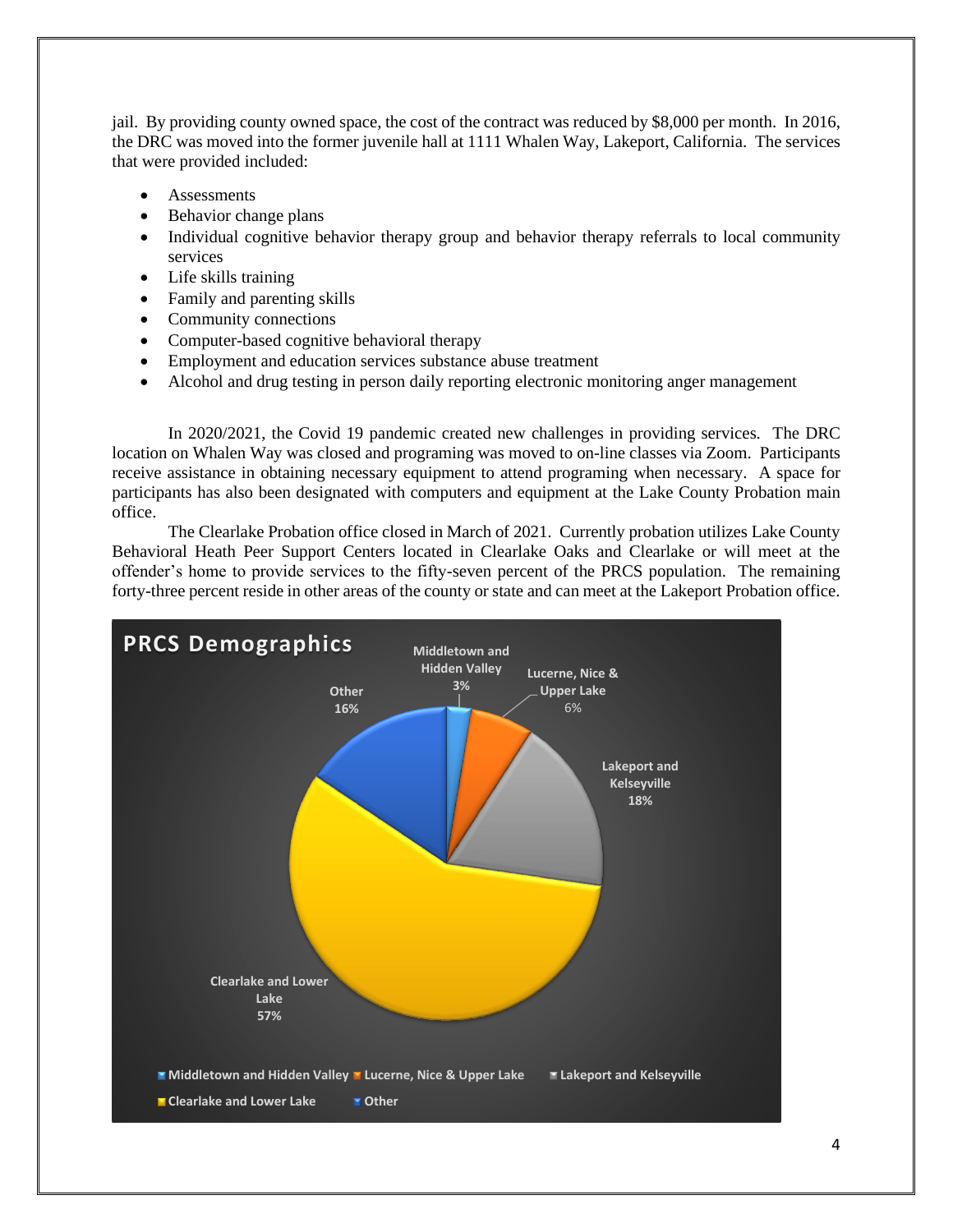# <span id="page-5-0"></span>**GOALS, OBJECTIVES AND PROGRESS**

<span id="page-5-1"></span>Goal: Improve the continuum of services from in-custody, to supervised, to discharge

#### **Objective:**

- Continue to add and improve in-custody services.
- Continue to add and improve programs and services offered
- Add and improve custodial staff mental health training.

#### **Progress:**

Due to the pandemic the Lake County Probation Department offered and facilitated Moral Reconation Therapy (MRT), Coping With Anger, Job Readiness, Parenting and Family Values, Breaking the Chains of Trauma and Courage to Changes classes via Zoom.

During the 2020/2021 fiscal year our programs had a 18.75% percent successful completion rate.



We also referred out and had access to residential treatment programs/Sober Living Environments (SLE's) including but not limited to: Hilltop, Salvation Army, Buddy's House, Ukiah Recovery Center, Genesis House, Jericho Project, Redwood Gospel Mission, Teen Challenge, Tule House, Turning Point, Union Gospel, and Women's Recovery Center.

In addition a remote mental health/substance use program called "Project Brighter Path" started in June/July this year. Probation created "Adult WRAP" which referred offenders to Mary Wilson at Woodland College for Education/Employment services, as well as refer individuals to CareerPoint,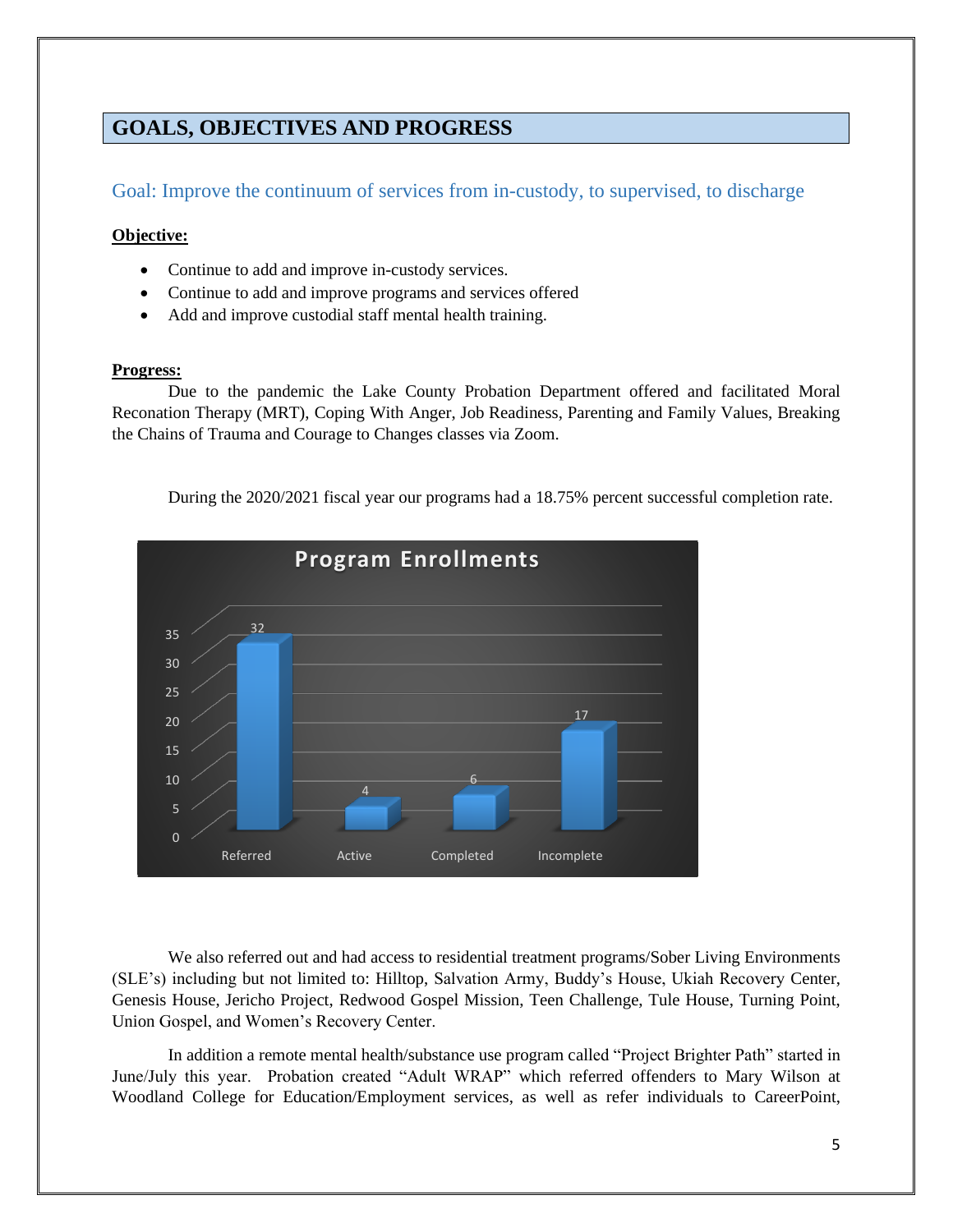Department of Rehabilitation, Hope Center, Project Restoration, Elijah House, North Coast Opportunities for construction/employment training.

Finally, beginning in January of 2021 we started monthly Zoom "PACT" Meetings for individuals on Probation and Parole supervision to attend and learn about services available in Lake and Mendocino **Counties** 

#### <span id="page-6-0"></span>Goal: Provide remote (distance) learning alternatives

#### **Objective:**

- Increase our ability to provide remote learning to programs offered.
- We want to be able to provide our DRC programs remotely to increase community safety during Covid, while still seeing the benefit of our programing.

#### **Progress:**

While we continue to offer our classes remotely, we hope to resume in person programming classes that we facilitate this year, with the potential of hybrid classes with both in person and remote attendees.

Lake County Probation continues to procure the necessary equipment and technology to provide remote learning for all of our clients. A space has been designated with computers and equipment at the Lake County Probation main office as well for participants.

Lake County Probation and Lake County Behavioral Health have created a plan in which LCBH counselors can attend video conferencing of PRCS population while they are still in custody/prison to develop a treatment plan prior to release. There has also been discussion regarding creating treatment plans with LCBH while defendants are in local custody/jail. LCBH staff have not been meeting with clients in jail due to the pandemic, but we are working on a way to still be able to create treatment plans for individuals we refer to LCBH while the defendant is still in custody.

<span id="page-6-1"></span>We also want to increase our referrals to all services/programs.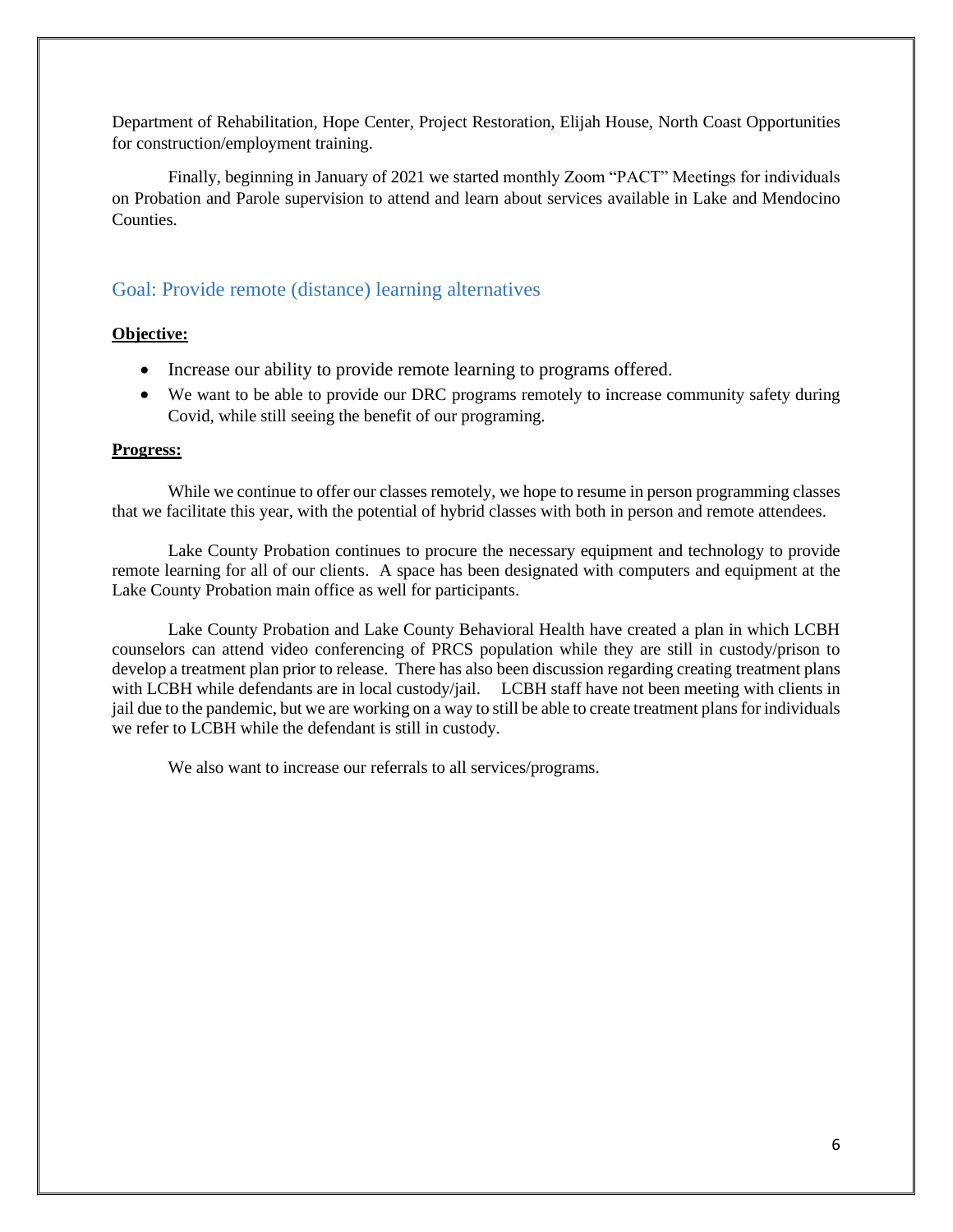# Goal: Reduce Recidivism.

#### **Objective:**



• Reduce rate of violations that return offenders to prison.

# **Recidivism Rate**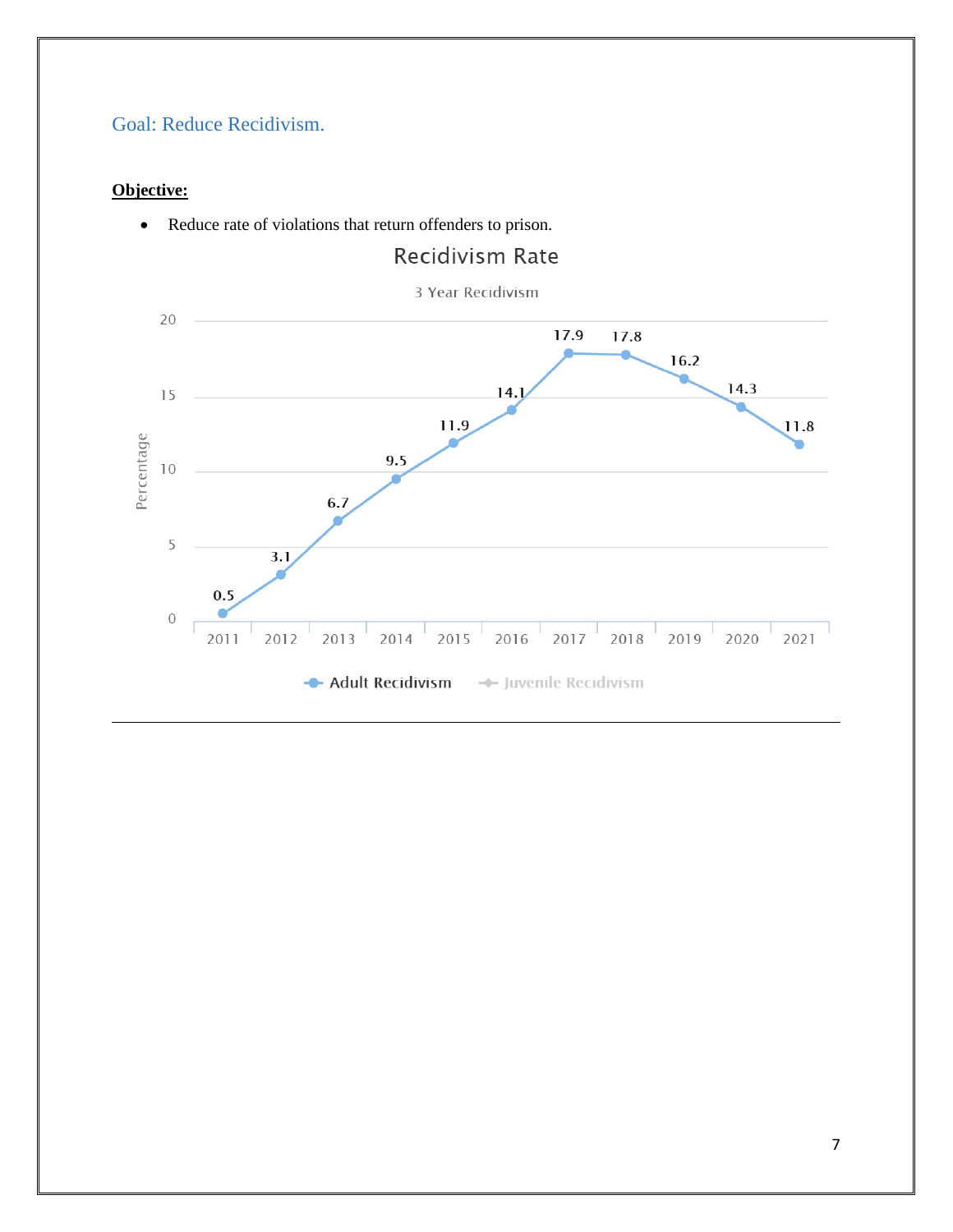### <span id="page-8-0"></span>**FISCAL YEAR 2021/22 IMPLEMENTATION PLAN REVISION**

On 11/23/2021, all departments that currently receive AB 109 funding were requested to submit any request to change or maintain their level of funding. This request was given a deadline of 11/30/2021.

The Lake County Probation Department, the Lake County Sheriff's Department and the Lake County Department of Behavioral Health all submitted requests for funding with no change from Fiscal Year 2020/2. The Lake County Health Services Department and the Lake County District Attorney's Office both submitted requests for additional funding. Those requests are included in this plan.

The disbursement requested is as follows:

.

 The Lake County Probation Department will receive \$1,473,910. The Lake County Sheriff's Department will receive \$905,620. The Health Services Department will receive \$598,900. The Department of Behavioral Health will receive \$147,709. The Lake County District Attorney will receive \$260,000.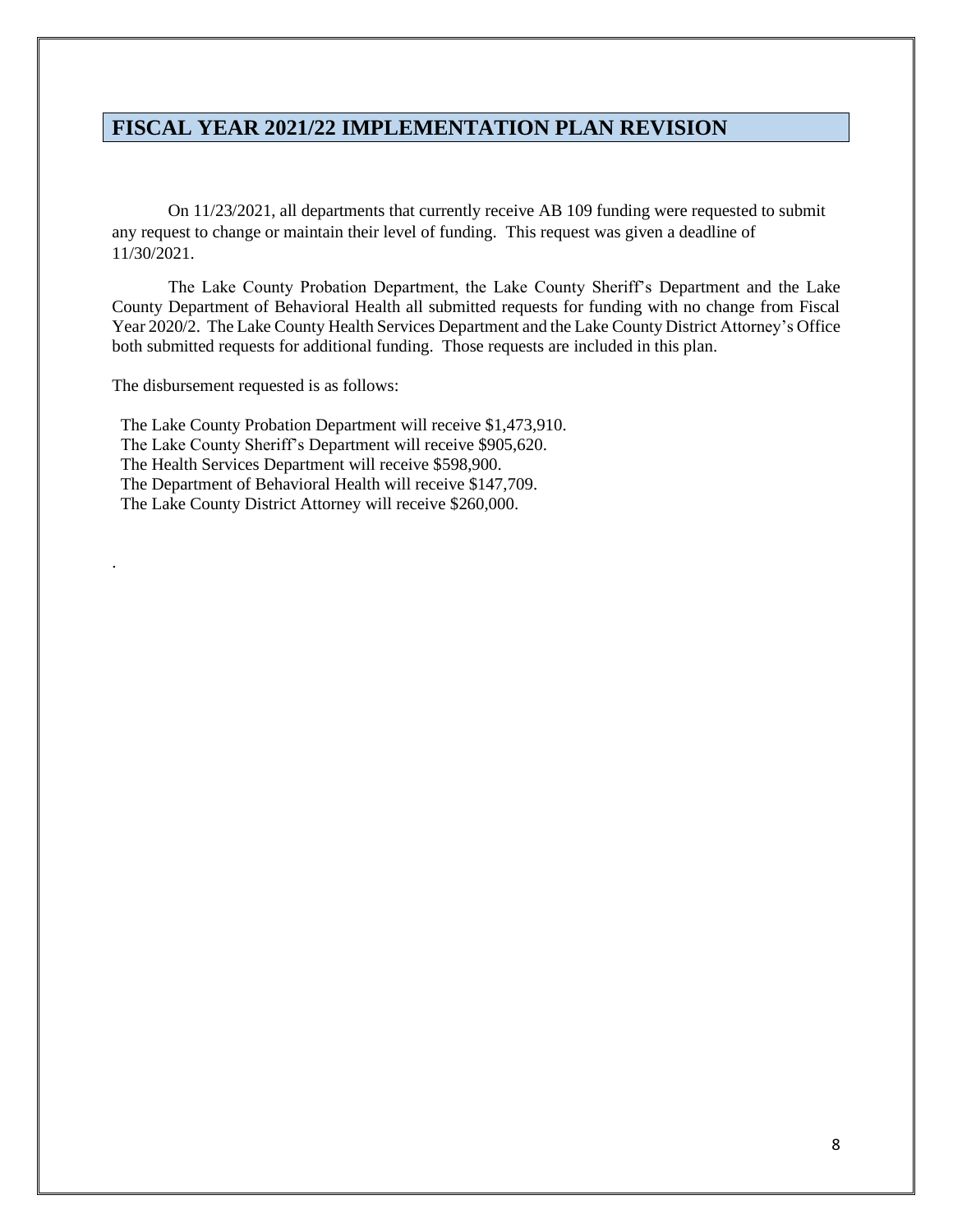### <span id="page-9-0"></span>**Lake County Probation Department request for AB 109 funding**

The Lake County Probation Department requested AB 109 funding in the amount of \$1,473,910. The funding requested is to offset the following costs:

- 1. Staff. Total cost \$903,480
	- Staff Services Analyst. Total cost- \$74,000

In addition to numerous state reporting requirements, statistical analysis is an integral part of determining effectiveness of programming.

• Deputy Probation Officer, Senior. Total cost- \$107,000

When the decision was made to replace the BI Incorporated managed Day Reporting Center (DRC) with a Probation managed DRC in 2015, it was determined that one Deputy Probation Officer, Senior (front line supervisor) would be necessary. The current approximate annual salary (+benefits) for that position is \$107,000.

• Deputy Probation Officers (DPO). Total Cost (8 DPOs) - \$640,000

Again, when the decision to transition to a Probation managed DRC, it was determined that staffing of five to six DPOs would be necessary. The current approximate annual salary for a DPO position (+benefits) is \$80,000.

Aside from the staff necessary to operate a DRC, additional DPO positions were originally added in 2011 to accommodate the increase in high risk offenders as a result of Post Release Community Supervision (PRCS) inmates released into Probation supervision. The current industry standard for supervision, supported by evidence based practices, of high risk offenders is no more than 50 supervised to one probation officer, with an ideal ratio being approximately 30-1. As a result of realignment, we currently have 150 PRCS releases in the Lake County, with a minimum of 78 of those being supervised as high risk. We believe funding for two DPO positions to supervise this population is appropriate.

• Cost associated with hiring of a DPO: Total cost (8 DPOs) - \$82,480

Equipment (ballistic vest, duty gear, etc.) - \$3,500 Work station (computer and chair) - \$2,000 New position background, physical & psych - \$1,810 Training - \$3,000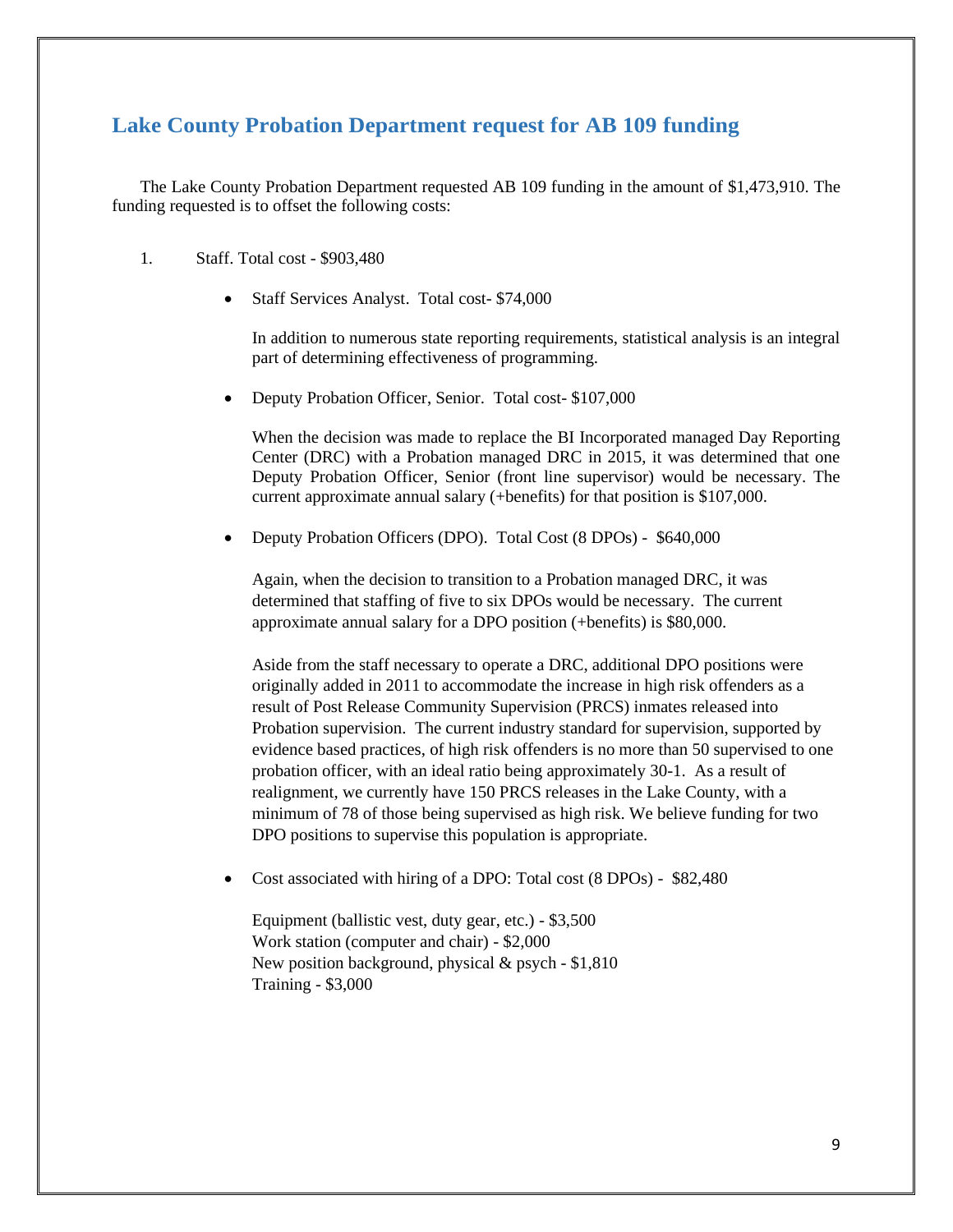#### 2. Case Management System and Assessment Tools. Total cost - \$22,140

As realignment progresses, the tracking of statistical data is imperative. In order to comply with funding justification and evidence based practices, an efficient, comprehensive case management system was obtained. Additionally, a risk assessment tool must be used to have consistent data. This request also benefited other departments and effected parties of realignment, as shared data is necessary for all involved to succeed.

- Tyler Supervision \$16,200 annually
- Risk Assessment License Fees \$5,940 annually
- 3. Day Reporting Center (DRC) Total cost \$30,624

Probation historically utilizes an off-site location in Clearlake as a day reporting center for PRCS commitments. The off-site location enables effective supervision, including enhanced daily reporting, and helps us comply with the evidence based practice requirements of realignment. In excess of 50% of our PRCS commitments are from the south end of the county, so this facility greatly improves the ability to supervise a large portion of the PRCS population. *Due to COVID, all DRC classes and programing are being performed remotely, so we are not currently utilizing this building. I am requesting to maintain this portion of the funding in anticipation of reopening a physical DRC as soon as COVID restrictions make it feasible.*

- DRC building lease \$14,400 annually
- Phone and fax line \$1,464
- T-1 line-\$8,640
- Misc. supplies and garbage collection \$720
- Utilities (PG&E and gas) \$5,400

#### 4. Electronic Monitoring. Total cost - \$30,000

Probation currently spends between \$15,000 and \$20,000 annually for electronic monitoring. The number of individuals placed on electronic monitoring since the beginning of the pandemic has increased because of the increased releases from CDCR. Electronic monitoring is one of the preferred methods of dealing with this population.

#### 6. Miscellaneous expenses. Total cost - \$21,000

- Mileage for three vehicles, dedicated for realignment related caseloads \$13,000
- Office supplies and copies \$2,000
- Bus passes to ensure the ability of clients to attend all programming \$1,000
- Equipment to accommodate distance learning for remote DRC participation \$5,000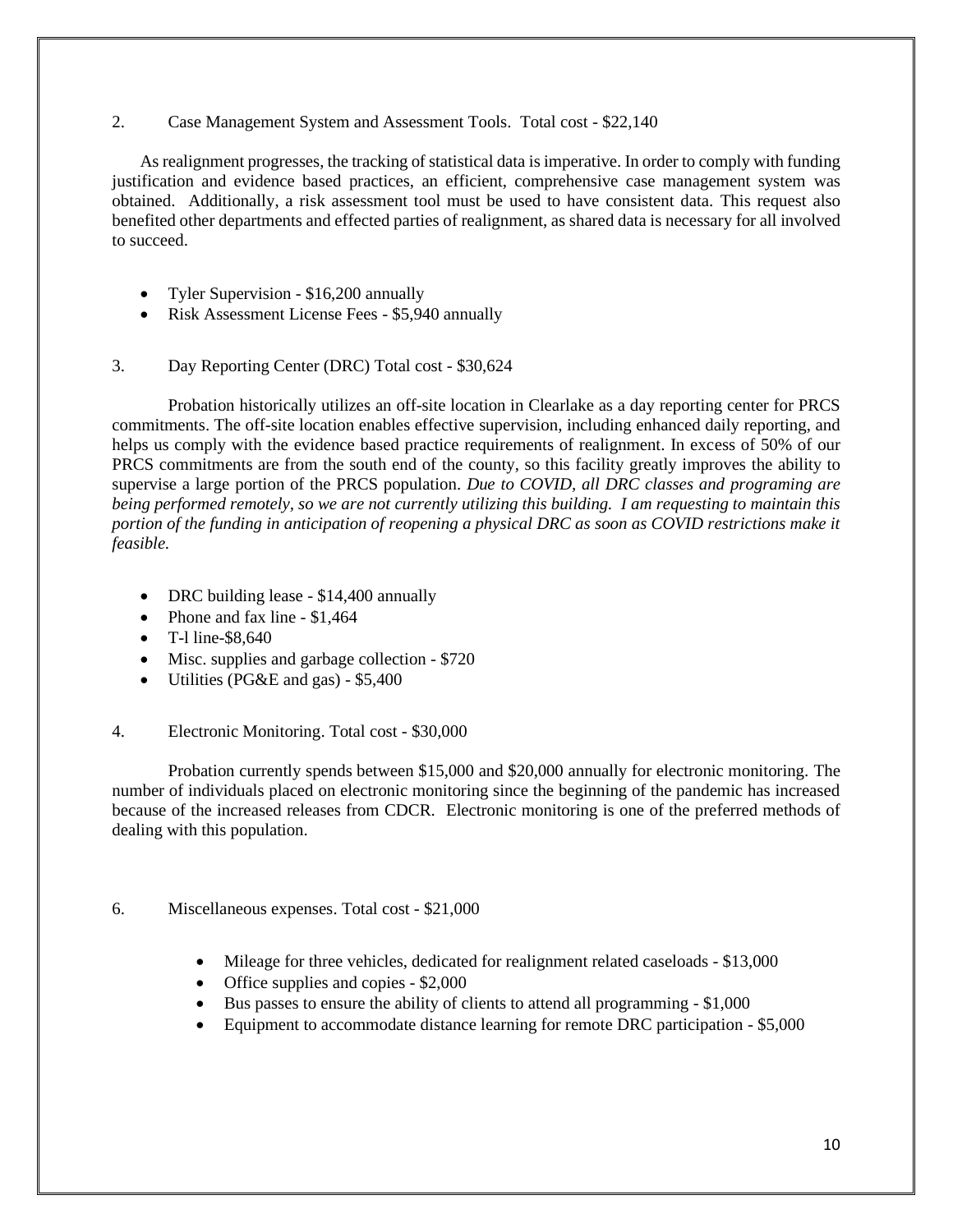#### 7. Contracts. Total cost – \$196,200

The Probation Department currently contracts with private or community based organizations (CBOs) for services such as sober living environment and full residential treatment. The total cost to contract with outside organizations is \$196,200.

#### 8. Additional funding request. Total cost - \$270,466.

The Probation Department relies heavily on state funding as a primary revenue source. Although we are technically a General Fund department, well over half of our revenue comes from state and federal sources, with AB 109 and SB 678 funding making up most of that. Primarily due to Covid, our estimated SB 678 funding was reduced significantly for Fiscal Year 20/21. In order to maintain all programs and services provided with these two funding sources, I am requesting an additional AB 109 allocation of \$270,466.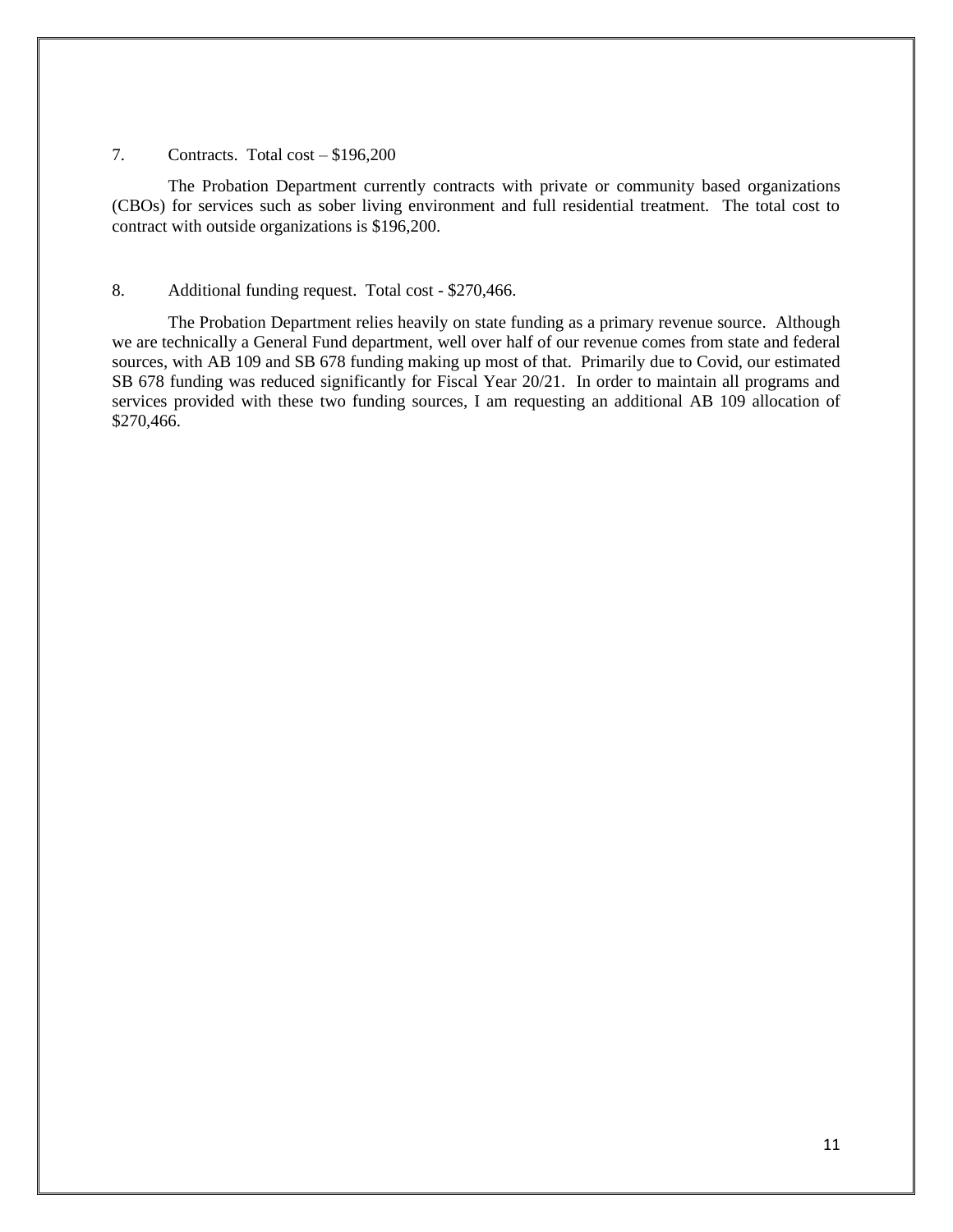# <span id="page-12-0"></span>**Lake County Sheriff's Office request for AB 109 funding**

The Lake County Sheriff's Office requested AB 109 funding in the amount of \$905,620. The funding requested is to offset the following costs:

Our overall goal is to attempt to increase the efficiency of the Hill Road Facility and to keep the County's costs to a minimum by performing preventive maintenance and bringing more efficient tools into the jail to help with the County's liability of caring for 250+ adults in our facility only rated for 286 inmates. We must do our best to attempt to make sure that the inmates are well cared for and that we are complying with the applicable state and federal laws.

1. Contracted services-GED, Anger Management, DV, MRT future classes - \$170,000

These services are necessary to continue with existing programming that is being provided in the jail. These programs are designed to reduce recidivism rates.

2. Nine Custodial staff \$642,120

Staffing for six correctional officers (now classified as Correctional Deputies) was requested, approved and has been in place since 2015. We would request continuation of funding for those positions. In addition, we are requesting funding for an additional Correctional Deputy, a Correctional Aide and a Records Tech position. These positions are essential for the jail operations and are currently unfunded in the 20/21 budget. The total estimated cost of for these positions is \$642,120.

3. Training for Mental Health Officers - \$15,000

This item is requested to provide four Correctional Officers proper training to deal with Mental Health inmates. Multiple lawsuits have been filed against the State in regard to the treatment and force used against mental health inmates. Our goal is to have four staff members specially trained in Crisis Intervention Training, mental disorders and use of force, and several other trainings in order to try and reduce the risk of litigation.

- 4. PREA training for staff 49 dollars per person \$3,500
- 5. Dispatch Services \$75,000

Public Safety Realignment (AB 109) created the need for Probation to increase their staff. That increase in staff and supervision responsibility resulted in a substantial increase in the number of probationer and PRCS checks, contacts, searches and arrests conducted by their officers in the field. Those activities are monitored through the Sheriff' Office's Central Dispatch. That activity created the need for additional dispatch staffing.

Total Requested funds: \$905,620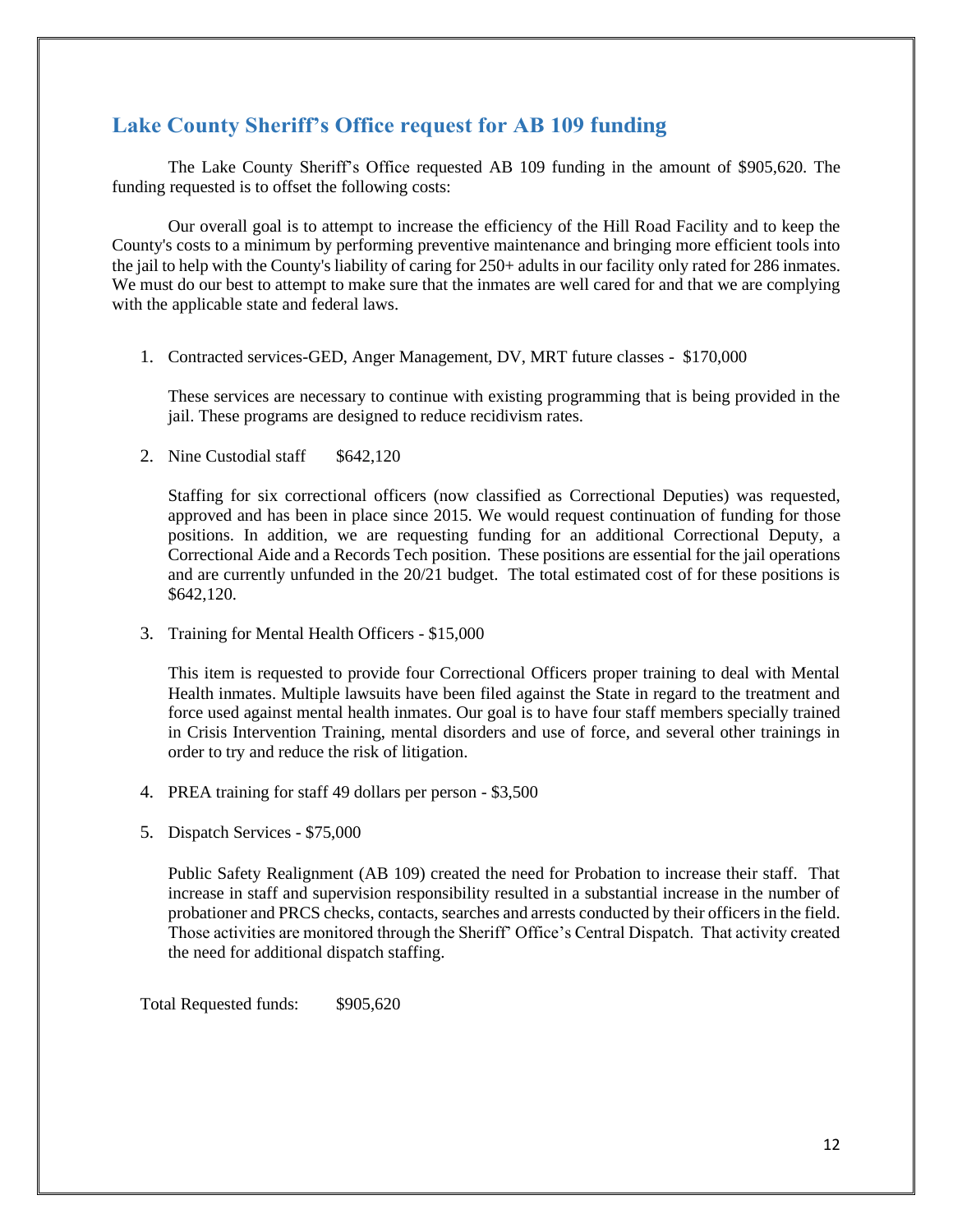# <span id="page-13-0"></span>**Lake County Health Services Department request for AB 109 funding**

#### *Previous request and justification from Fiscal Year 2020/21:*

*The Department of Health Services is requesting ongoing support from the available AB109 funding in the amount of \$448,900.00 for costs associated with jail medical care including:*

- *Increased contractual cost with CFMG based on significant population increase in the inmate population relating to AB109.*
- *Incarcerated medical expenses for episodes costing over \$15,000 and ADAP costs exceeding \$10,000.*
- *Mental Health inpatient expenses not included in the CFMG Contract.*
- *CFMG's request for the County of Lake to fund half of the cost of increasing the jail nursing staff by 1.4 FTE. The increase in staffing for FY 13/14 was \$68,000 the cost for FY 14/15 was \$70,885. This is an ongoing cost to the county each year of 50% of the 1.4 FTE.*
- *The need for increased nursing staff is to handle the growth in jail inmate population and the more demanding and chronically ill inmates the county jail is now serving as a result of AB109.*

*Lake County Department of Public Health and Health Services manage the contract for on-site healthcare at the Hill Road Correctional Facility. Services encompass medical, outpatient mental health, and dental care.*

*The need for healthcare services in correctional facilities is high for a variety of reasons. Arrestees present a high rate of injuries, substance abuse and mental health disorders. In addition, the prevalence of chronic illness is common and includes conditions such as diabetes, cardiovascular disease, chronic hepatitis, dental abscesses and others.*

*Health care services represent a significant and essential component of jail operations. Properly run health services contribute to the overall stability and safety of the facility. Furthermore, the provision of healthcare is required as initially determined by the Supreme Court (Estelle v. Gamble (429 U.S. 97 (1976)) in its interpretation of the Eighth Amendment of the Constitution. It is no accident that as California's prison system was placed in receivership in order to raise its level of medical care to meet constitutional standards [\(http://www.cphcs.ca.gov/faq.aspx\)](http://www.cphcs.ca.gov/faq.aspx), the transfer of inmates and the burden of responsibility for their healthcare to local jurisdictions provides relief to the state. However, if unable to maintain an adequate level of healthcare for inmates at the local level, Lake County is now at risk for similar litigation and consequences.*

*With the continuing implementation of AB109, increased demands for healthcare services are anticipated. These include:*

- *Additional growth in the inmate population, increasing the per diem cost for basic healthcare services.*
- *Increased requirements for chronic disease management resulting from longer sentences and aging inmates ( e.g., antiviral treatment of chronic hepatitis C)*
- *Increased requirements as a result of lengthier sentences to address preventive healthcare needs (e.g., dental cleaning, mammography)*
- *Increased injuries from altercations within the jail as the result of crowding*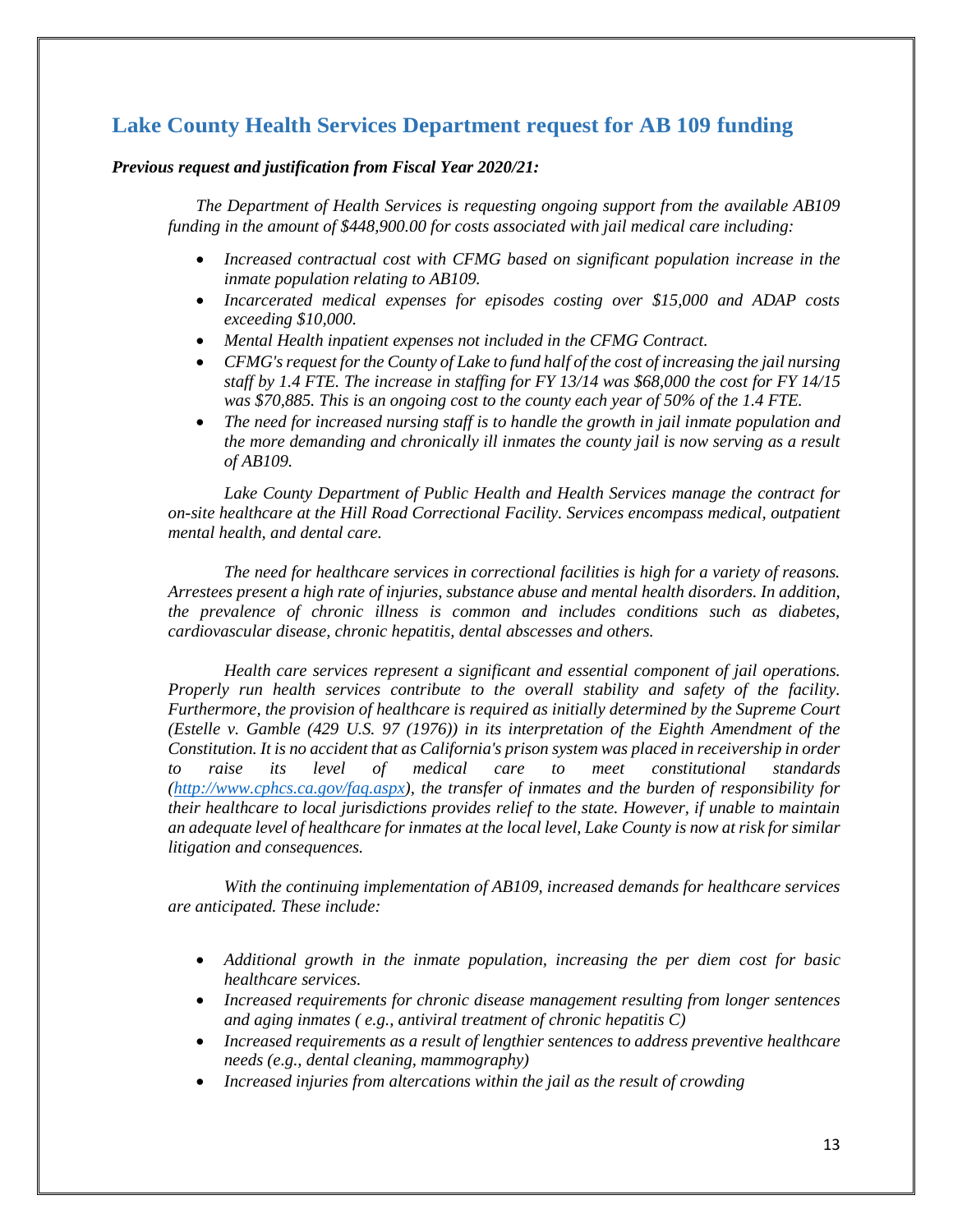- *The healthcare industry in general is beginning to grapple with the long-term results of increases in obesity, diabetes, and chronic hepatitis. These conditions lead to increased cardiovascular disease, kidney disease, retinal disease, liver failure (potentially requiring transplant), and cancer. Inmate healthcare will be impacted at least as much as the general healthcare community.*
- *Need for increased nursing staff to handle the growth in jail inmate population and the more demanding and chronically ill inmates.*

*The basic approach to correctional care is to provide sufficient health care services to avoid preventable deterioration during the time in custody (i.e., to the extent possible, an inmate should be no worse off than when they came in). For short periods of time, this philosophy provides the basis for postponing elective care that can be safely deferred. However, as sentences are longer, that flexibility diminishes. Further, sophisticated inmates coming from the state correctional system are well versed in taking full advantage of the range of available services, knowing that Constitutional guarantees work in their favor.*

*Funding for Lake County's Jail healthcare services currently comes from the general fund with contributions from Public Health, Mental Health and AB109. Public Health and Mental Health funding comes from State Sales Tax Realignment and VLF Realignment. These revenue sources and the general fund have continued to shrink over the past several years while the costs of jail medical care and inmate populations continue to increase.*

*Through its contract with Wellpath (formerly California Forensic Medical Group (CFMG)) since 1996, Lake County has enjoyed stable, reliable service that has kept complaints and litigation to a minimum, and has produced the highest level of facility administrator satisfaction in recent memory. The program is accredited by the California Medical Association's Institute for Medical Quality, a status that has been proven in federal court to demonstrate a constitutionally adequate level of care.*

*For the many reasons listed above the department is requesting ongoing funding from AB109 in the amount of \$448,900. These funds will cover the county's share to hire 1.4 FTE additional nursing staff. The additional staff is needed to handle the significant increase of inmate population and their chronic to complex medical needs. It also assists with the additional jail medical costs because of the continued increase in the inmate population associated with AB109.*

#### **Justification for the increase \$150,000 in Fiscal Year 2021/22:**

The Lake County Health Services Department has not requested a change to their funding amount since 2015. This request is simply asking for the following increases in costs to be taken into consideration:

- A 20.11% increase in the Consumer Price Index (CPI) since their original request.
- The FY 19/20 actual expense for the Medical Expense for incarcerated individuals and CFMG contract totaled \$3,073,130.34 which is an increase of 33.68% over FY 15/16.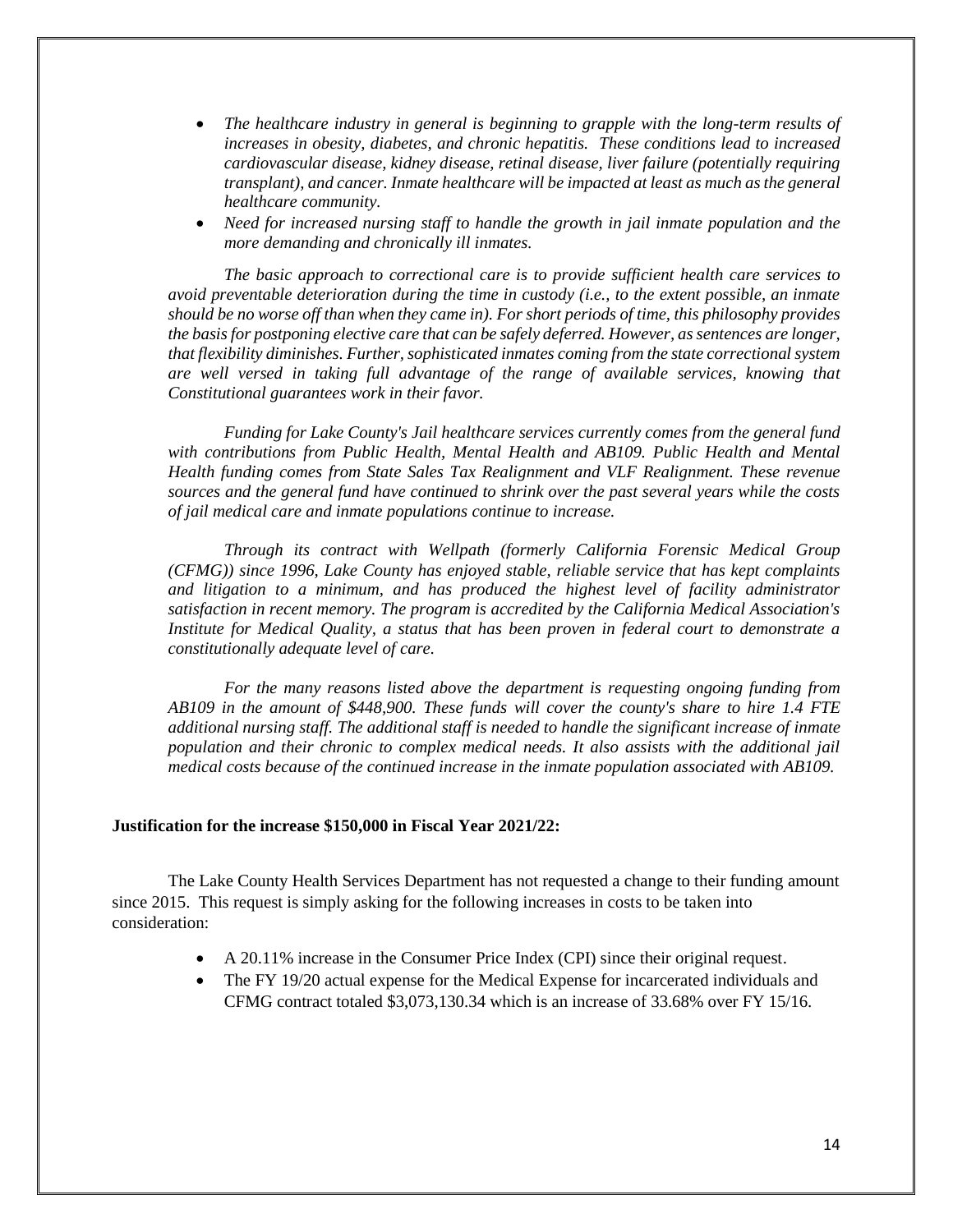#### <span id="page-15-0"></span>**District Attorney request for AB 109 funding**

#### *Previous request and justification from Fiscal Year 2020/21:*

*The District Attorney's Office is requesting the total sum of \$148,000 from the AB 109 funds, which represents one full time deputy district attorney and one half time district attorney investigator. The request is based on 1) increase in felony filings 2) additional case load for attorneys, investigators, advocates and support staff 3) PRCS violations and parole hearings and 4) a comparison of practices of similar counties.*

#### *Increase in Felony Filings:*

*Since the implementation of AB109 the number of felony filings in the District Attorney's Office has increased approximately 19% while the number of employees has decreased. This information is based on the following facts:*

*In the four years (2008 to 2011) prior to the implementation of AB109 the District Attorney's Office had an average of 774 felony filings per year. The four years (2004 to 2007) prior the average was 755 felony filings per year. Therefore, the average yearly felony cases have remained pretty consistent for the eight years prior to the implementation of AB109.*

*In four years (2012 to 2015) after the implementation of AB109 the District Attorney's Office average felony case filings have increased to 921 year, a 19% increase. There have been no significant variables other than the implementation of AB109 to cause such an increase. In fact, because of the passage of Proposition 47, downgrading some felonies to misdemeanors, that number should be even higher.*

#### *Additional Case Load for Attorneys, Investigators, Advocates and Support Staff:*

*This additional case load on felony attorneys has caused the District Attorney's Office numerous problems including our ability to get cases to trial, back log of criminal cases, compromised plea bargains, time necessary to prepare for trial hampering the quality of trial presentation and our conviction rate.*

*In addition to the increased case load placed on attorneys, the investigative staff has experienced approximately the same 19% increase. The District Attorney Investigators, among other duties, investigate almost exclusively felony cases and assists attorneys in preparing for trial.*

*The same situation has occurred in the District Attorney Victim Witness Division. With a 19% increase in felonies, means an increase in victims and trial witnesses. Having to assist the additional victims and witnesses in their needs, and in assisting attorneys in trial and trial preparations, the Victim Witness Division has reluctantly found it necessary to limit their services or seek out other alternative, such as referring restraining orders to other agencies.*

#### *Post Release Community Service Hearing and Parole Hearings:*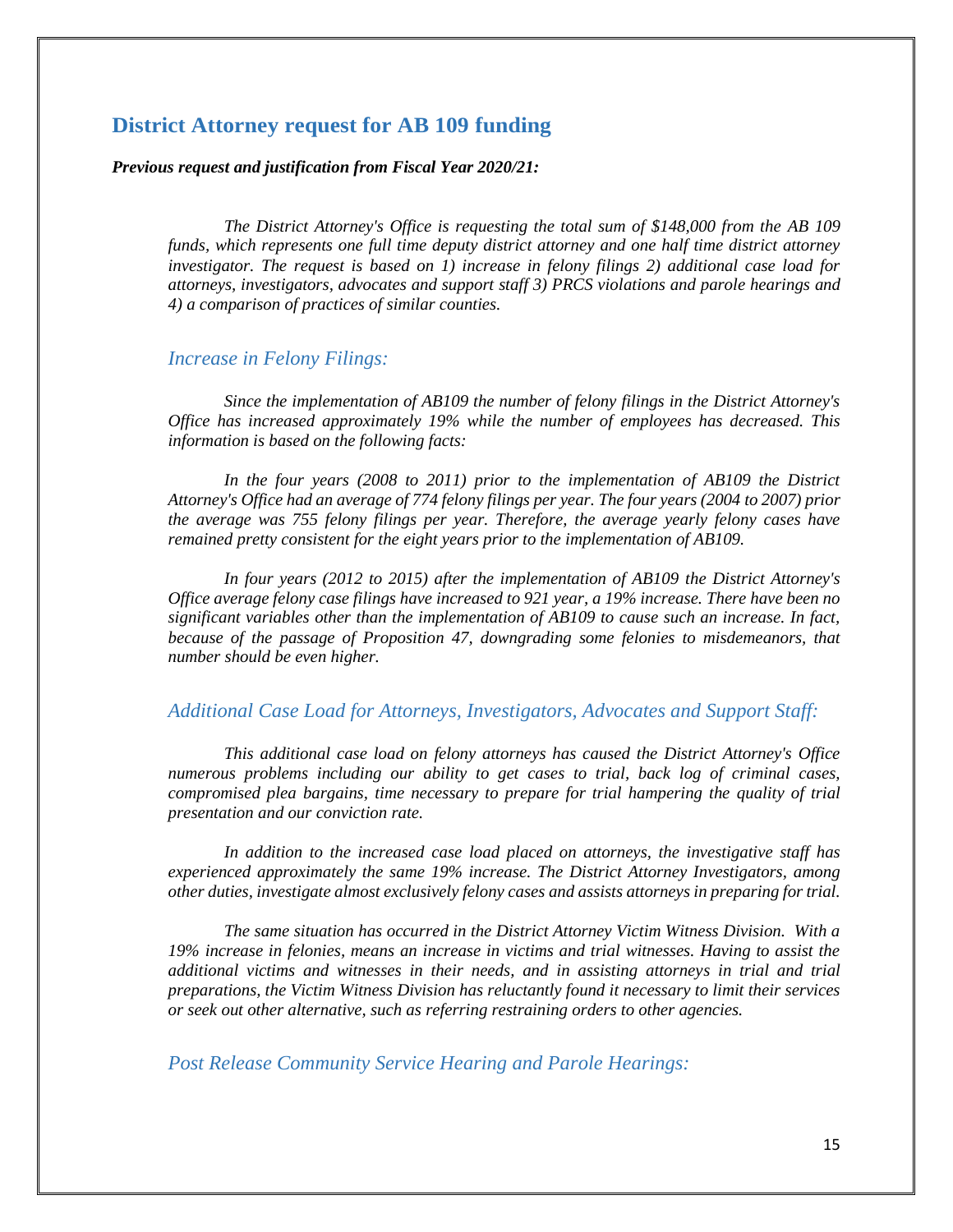*In addition to the drastic increase in felonies, the District Attorney's Office has the responsibility to prosecute PRCS and parole violations. This is a responsibility that the District Attorney's Office did not experience prior to AB109.*

*In a survey of attorneys in this office there was an estimate of approximately 325 cases per year have some component of PRCS or parole. The attorneys estimate that each of these matters about one hour is devoted to the PRCS or parole portion of the case. The total number of PRCS and parole cases handled by this office represents 25% of an attorney's position.*

#### *Conclusion*

*Based on the above set of facts, the District Attorney's Office is requesting the sum of \$148,000 from the AB 109 fund. This amount represents the need to hire one full time attorney at a yearly salary of \$105,000 and a one-half- time investigator at a yearly salary of \$43,000.*

#### **Justification for the increase \$112,000 in Fiscal Year 2021/22:**

The Lake County District Attorney has not requested a change to their funding amount since 2015. This request is simply asking for the following increase to cover actual current salaries for the positions previously approved:

#### • **Senior DDA, Longevity 2**

Hourly rate of  $$61.46 \times 2,080$  hours per year =  $$127,837$ 

Fringe Benefits total percentage is 41.41%:

PERS: 24.37%

FICA: 7.65%

Health Ins:  $$12,000 / $127,837 = 9.39\%$ 

Fringe Benefits =  $$127,837 \times 41.41\% = $52,937$ 

Wages + Benefits = \$180,774 **round to \$180,000**

• **DA Investigator, Longevity 4**

Hourly rate of  $$44.58 \times 2,080$  hours per year =  $$92,726$ 

Fringe Benefits total percentage is 75.65%:

PERS: 43.64.%

FICA: 7.65%

Health Ins: \$22,590 / \$92,726 = 24.36%

Fringe Benefits =  $$92,726 \times 75.65\% = $70,147$ 

Wages + Benefits = \$162,873 @ 50% = \$81,437 **round to \$80,000**

#### **Total requested: \$260,000**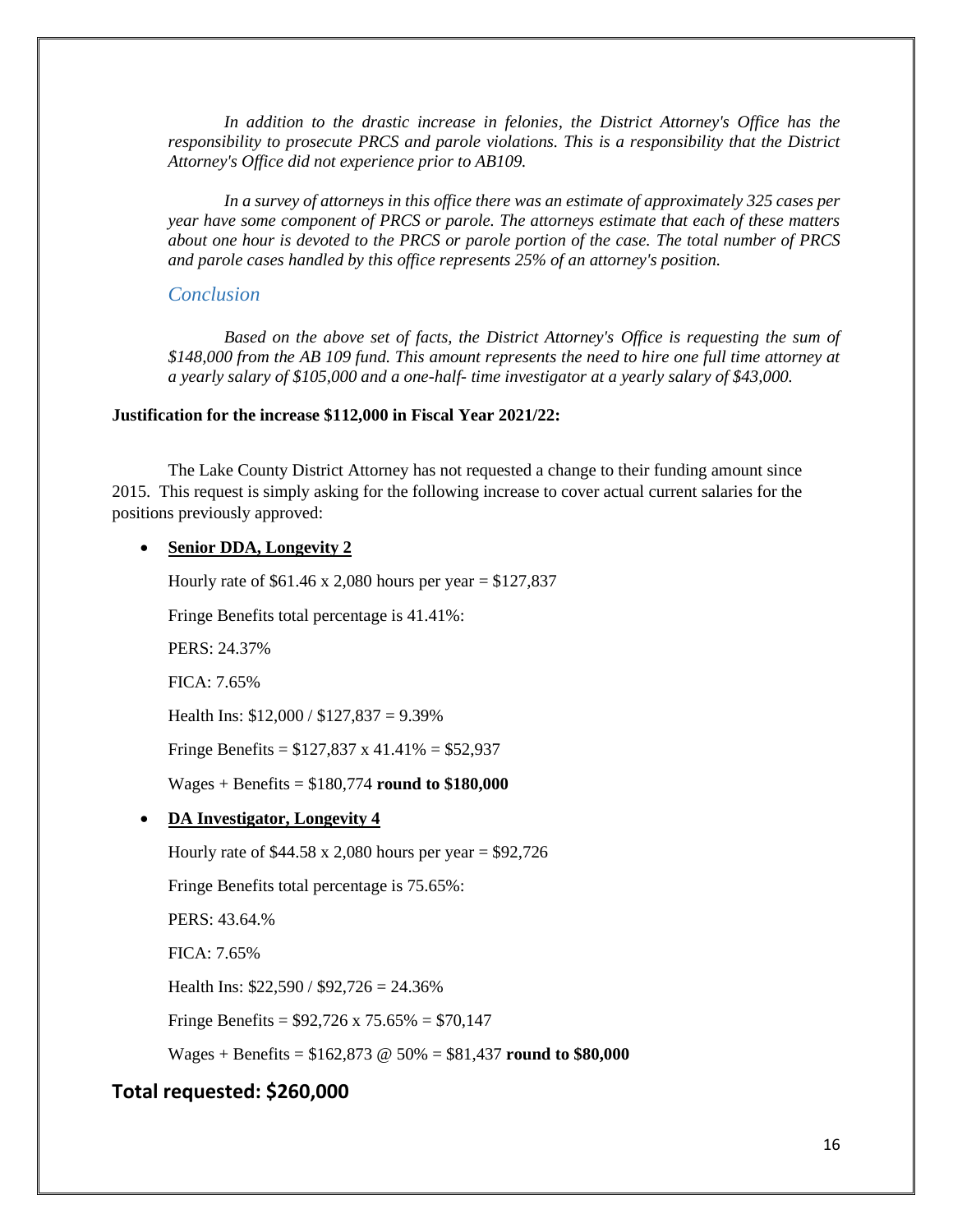# <span id="page-17-0"></span>**Department of Behavioral Health request for AB 109 funding**

Behavioral Health is requesting funding for one full-time Mental Health position, one full-time Substance Abuse Counselor position and 12.5% of one Staff Psychologist position. These positions will provide a variety of clinical services to clients in the Jail and the DRC. The Psychologist will provide staff training, consultation, oversight, supervision and program development services as well as serve as a liaison. The total cost for these positions are as follows:

|                                | <b>Annual Salary</b> | <b>Benefits</b> | <b>Total Cost</b> |
|--------------------------------|----------------------|-----------------|-------------------|
| <b>Staff Psychologist</b>      | \$9,740.60           | \$3,950.94      | \$13,692          |
| MH Specialist II               | \$50,230.54          | \$23,786.11     | \$74,017          |
| <b>SAC</b> Senior              | \$39,356.72          | \$20,715.12     |                   |
| <b>Total Personnel Budget:</b> |                      |                 | \$147,709         |
| <b>Total Cost:</b>             |                      |                 | \$147,709         |